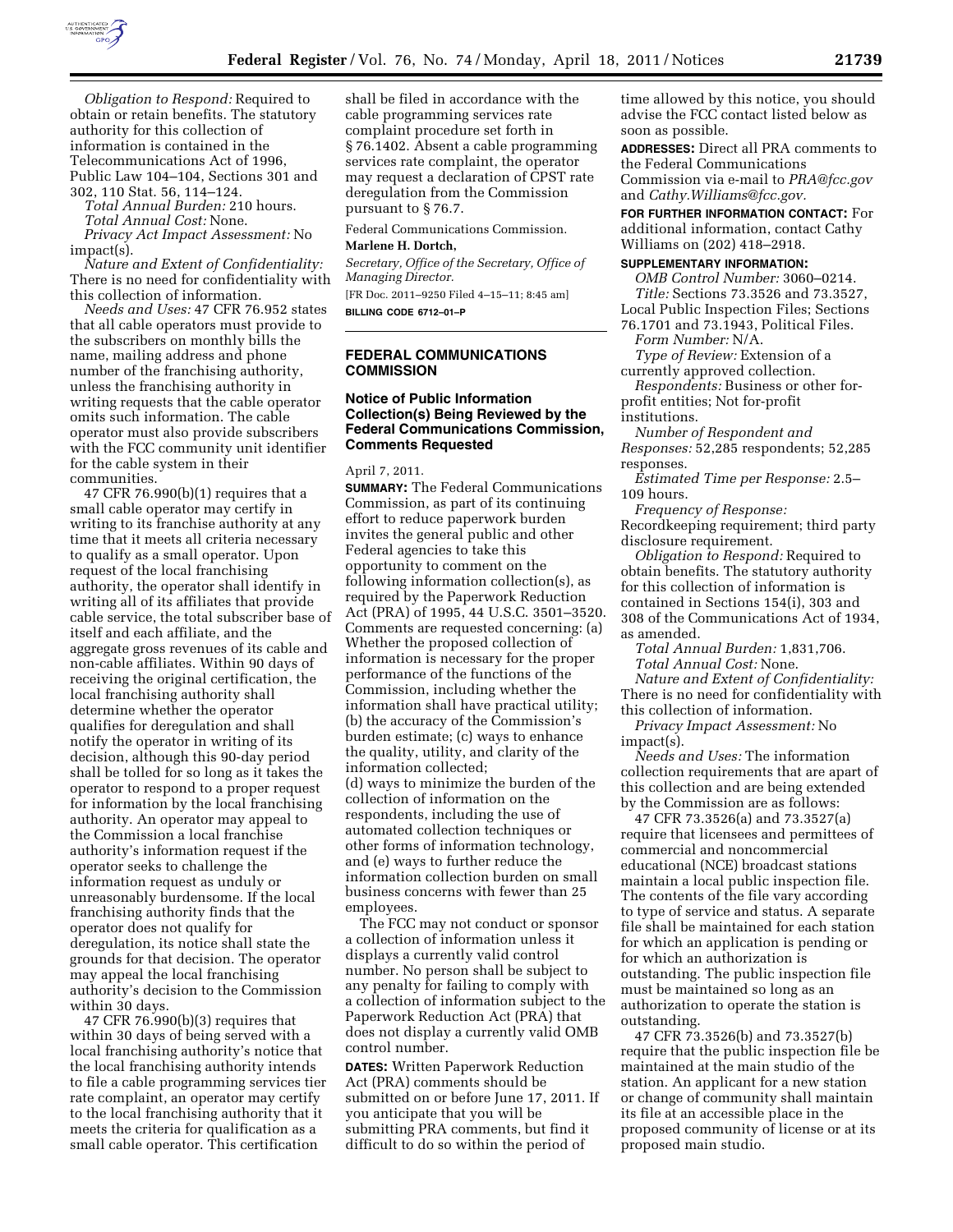47 CFR 73.3526(c) and 73.3527(c) require the licensee/permittee to make the file available for public inspection at any time during regular business hours. All or part of this file may be maintained in a computer database as long as a computer terminal is made available to members of the public. Materials in the public file must be made available for review, printing or reproduction upon request.

Licensees that maintain their main studios and public file outside their communities of license are required to mail a copy of ''The Public and Broadcasting'' to anyone requesting a copy. Licensees shall be prepared to assist members of the public in identifying the documents they may want to be sent to them by mail.

47 CFR 73.3526(d) and 73.3527(d) require an assignor to maintain the public inspection file until such time as the assignment is consummated. At that time, the assignee is required to maintain the file.

Under rule sections 47 CFR 73.3526(e) and 73.3527(e) the contents of the public inspection files are specified. The documents to be retained in the public inspection files are as follows:

(a) A copy of the current FCC authorization to construct or operate the station, as well as any other documents necessary to reflect any modifications thereto or any conditions that the FCC has placed on the authorization;

(b) A copy of any application tendered for filing with the FCC, together with all related material, and copies of Initial Decision and Final Decisions in hearing cases. If petitions to deny are filed against the application, a statement that such a petition has been filed shall be maintained in the file together with the name and address of the party filing the petition;

(c) For commercial broadcast stations, a copy of every written citizen agreement;

(d) A copy of any service contour maps, submitted with any application, together with any other information in the application showing service contours and/or main studio and transmitter location;

(e) A copy of the most recent, complete Ownership Report (FCC Form 323) filed with the FCC for the station, together with any statements filed with the FCC certifying that the current Report is accurate;

(f) A political file of records required by 47 CFR 73.1943 concerning broadcasts by candidates for public office;

(g) An Equal Employment Opportunity File required by 47 CFR 73.2080;

(h) A copy of the most recent edition of the manual entitled ''The Public and Broadcasting'';

(i) For commercial broadcast stations, all written comments and suggestions (letters and electronic mail) received from the public regarding operation of the station;

(j) Material having a substantial bearing on a matter which is the subject of an FCC investigation or complaint to the FCC of which the applicant/ permittee/licensee has been advised;

(k) For commercial radio and TV broadcast stations and non-exempt NCE broadcast stations, a list of programs that have provided the station's most significant treatment of community issues. This list is kept on a quarterly basis and contains a brief description of how each issue was treated;

For commercial TV broadcast stations, records sufficient to permit substantiation of the station's certification, in its license renewal application, of compliance with the commercial limits on children's television programming. The records must be placed in the public file quarterly. The FCC Form 398, Children's Television Programming Reports, reflecting efforts made by the licensee during the preceding quarter, and efforts planned for the next quarter, to serve the educational and informational needs of children must be placed in the public file quarterly;

(l) For Commercial radio stations, a list of community issues addressed by the station's programming. This list is kept on a quarterly basis and contains a brief description of how each issue was treated;

(m) For NCE stations, a list of donors supporting specific programs. The list is to be retained for two years from the date of the broadcast of the specific program supported, and will be reserved for sponsors/underwriters of specific programming;

(n) Each applicant for renewal of license shall place in the public file a statement certifying compliance with the pre-filing and post-filing local public notice announcements. These statements shall be placed in the public file within 7 days of the last day of broadcast;

(o) Commercial radio and TV licensees who provide programming to another licensee's station, pursuant to time brokerage agreements, are required to keep copies of those agreements in their public inspection files, with confidential information blocked out where appropriate; and

(p) Commercial TV stations must make an election between retransmission consent and must-carry status once every three years. Television stations that fail to make an election will be deemed to have elected mustcarry status. This statement must be placed in the station's public inspection file. This rule codifies Section 325(b)(3)(B) of the Communications Act of 1934, as amended.

(q) NCE television stations requesting mandatory carriage on any cable system pursuant to 47 CFR 76.56 shall place in its public file the request and relevant correspondence.

(r) Commercial radio and TV licensees who have entered into joint sales agreements must place the agreements in the public inspection file, with confidential and propriety information blocked out where appropriate.

47 CFR 73.3526(e)(11)(iv) and 73.3527(e)(13) contain recordkeeping requirements for both full-power commercial (see § 73.3526(e)(11)(iv)) and noncommercial educational (''NCE'') (see § 73.3527(e)(13)) TV broadcast stations (both analog and digital) for the contents of their public inspection files. Stations must retain in their public inspection file a copy of their FCC Form 388—DTV Consumer Education Quarterly Activity Report on a quarterly basis. The Report for each quarter is to be placed in the public inspection file by the tenth day of the succeeding calendar quarter. These Reports shall be retained in the public inspection file for one year. Broadcasters must publicize in an appropriate manner the existence and location of these Reports.

47 CFR 76.1701 and 73.1943 require every cable television system and licensees of broadcast stations to keep and permit public inspection of a complete record (political file) of all requests for cablecast time made by or on behalf of candidates for public office, together with an appropriate notation showing the disposition made by the system of such requests, and the charges made, if any, if the request is granted. The disposition includes the schedule of time purchased, when the spots actually aired, the rates charged, and the classes of time purchased. Also, when free time is provided for use by or on behalf of candidates, a record of the free time provided is to be placed in the political file as soon as possible and maintained for a period of two years. 47 CFR 76.1701 also requires that, when an entity sponsors origination cablecasting material that concerns a political matter or a discussion of a controversial issue of public importance, a list must be maintained in the public file of the system that includes the sponsoring entity's chief executive officers, or members of its executive committee or of its board of directors.